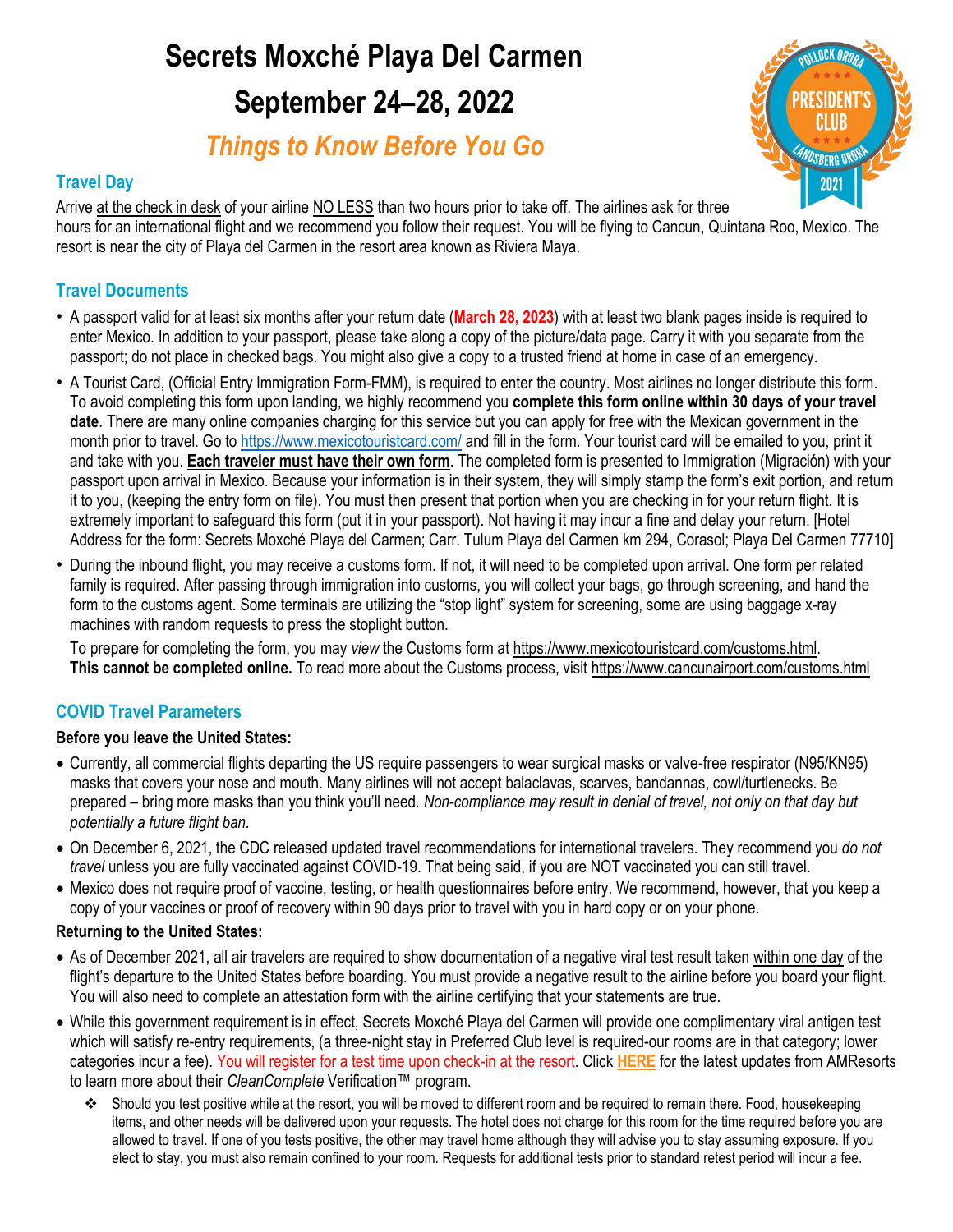- After arrival at home:
	- Self-monitor for COVID-19 symptoms; isolate and get tested if you develop symptoms.
- Follow all [state and local](https://www.cdc.gov/coronavirus/2019-ncov/travelers/travel-planner/index.html) recommendations and requirements after travel. Please see CDC's [FAQ](https://travel.state.gov/content/travel/en/international-travel/before-you-go/covid-19_testing_required_US_Entry.html) for updated information and check for updates often as it gets closer to your departure dates!

### **Baggage**

In general, you are allowed to take into Mexico whatever you need for the time period you will be staying there. You are not allowed to bring food or fruit and/or food products that are not packed and sealed at their origin.

The same rule applies to medicine. You are allowed to bring enough medicine for the time period you will be there, along with up to 10 days extra in case of a delay in your return. If you are bringing an unusual quantity of medicine, please bring a doctor's prescription to prove the medicine is needed during your visit.

Refer to your specific airline's baggage allowances and fees, if any. **You are responsible for any luggage fees incurred.**

### **Electricity**

The standard is 110 volts. Some sockets do not accept polarized or three-prong plugs so an adapter is advised if your device cords are three pronged.

### **Weather & Daylight**

September is a great time to visit Playa del Carmen. The summer rains produce some beautiful flower plants in this tropical destination. The average daytime high is around 84° and overnight lows drop to 70°. You can expect 12 hours of daylight each day (pack your sunscreen!).

### **Time Zone**

The Resort remains in the Eastern Standard time zone all year, daylight savings is not observed.

### **What to expect at the Cancun International Airport - CUN**

There are four terminals…in general Southwest utilizes Terminal 4; most other flights from the US utilize Terminal 3.

### **The Customs Procedures by terminal:**

- For Terminal 2 international (T2 Int) the system is lottery-based with passengers pressing a button on the "traffic light" which flashes a red or green light: green means "go", red means "inspection".
- For terminal 3 (T3) and terminal 4 (T4) you will have to submit to inspection if your bag has a sticker on it when you pick it up from the baggage carousel. Officials perform a quick, courteous inspection and you will be on your way.

### **Accessing your Transportation:**

- **Terminal 1** (T1): Once you have picked up your luggage, please keep walking straight to the parking area, where you will meet Amstar staff.
- **Terminal 2** (T2 Domestic): After passing the revolving door, keep walking to the baggage claim area and pick up your luggage. Do not stop to speak with any promoter inside the terminal. Amstar staff will be waiting outside the first glass door on your right-hand side after the time share corridor.
- **Terminal 2** (T2 International): Once you complete the customs process, keep walking straight through the second glass door and do not interact with the time share promoters. Amstar staff will be waiting for you outside.
- **Terminal 3** (T3): After clearing customs, walk straight to the second glass door where you will find the "meet & greet area". Amstar staff will be waiting for you.
- **Terminal 4** (T4): After Customs, take the left corridor that says, "Hotel Shuttles & Tour Operators" to find Amstar.

**Amstar** staff will be holding a sign with the President's Club logo (see first page) and wearing blue shirts star & khaki pants. Transfers are scheduled according to flight arrival times, please do not stop to shop, change clothes, etc. as your transportation may leave without you.

*NOTE***:** Please be patient, the average time to complete immigration, luggage claim, customs, and access transportation area is just under an hour. The transfer time from Cancun Airport to Secrets Moxché will be around 40 minutes.

**If you are arriving or departing on dates OTHER than September 23/24th and September 28th , you will be responsible for booking your own transfers.** Visit<https://www.cancunairport.com/transportation.html>

Please note that COVID travel information stated herein may change a few times before we travel. Keep up to date on government sites and our President's Club website for current information.

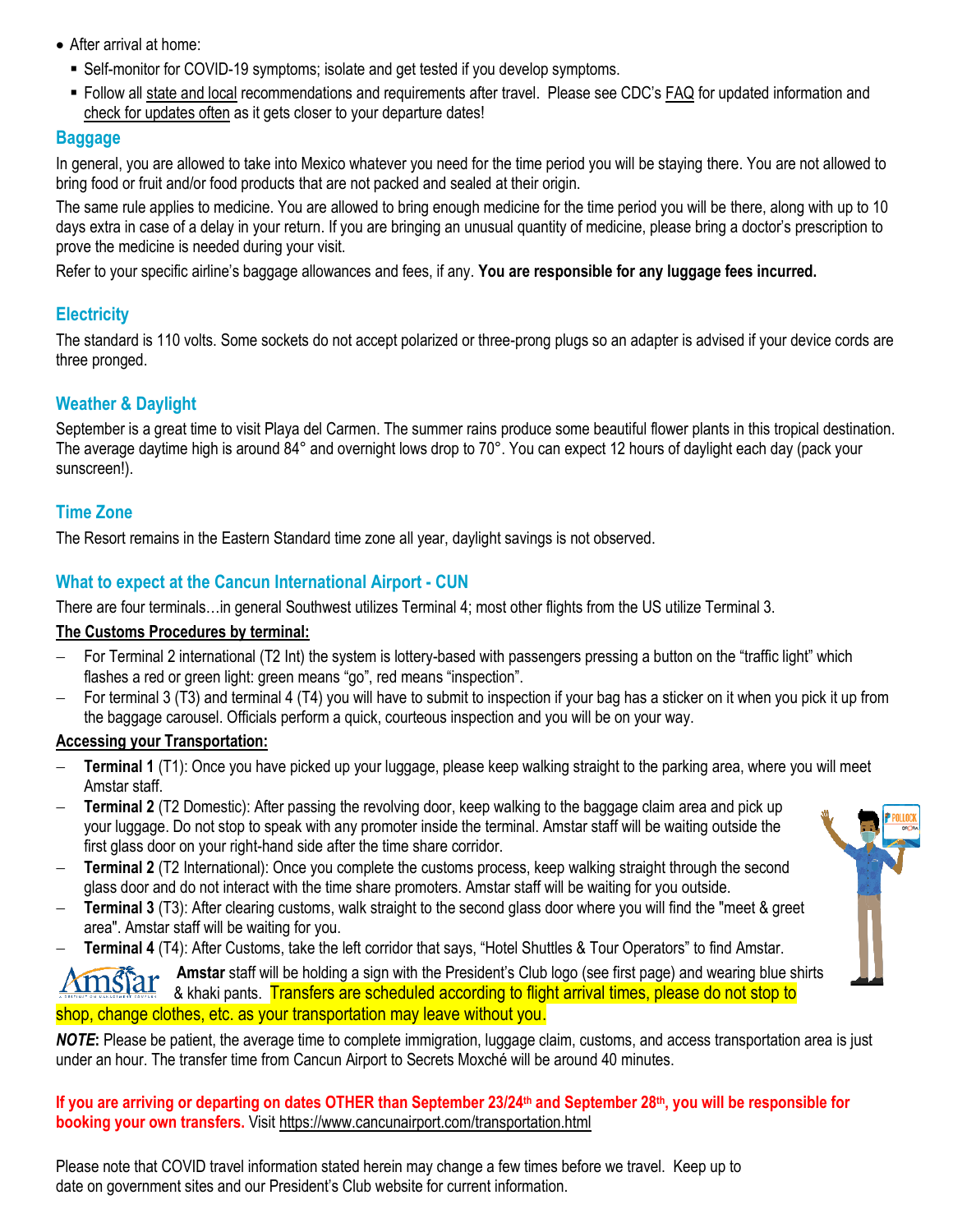### **Packing Tips**

*The first mistake people make when packing is…over packing!* 

- $\checkmark$  Bring plenty of masks! Requirements can change, be prepared.
- $\checkmark$  Hand Sanitizer Bring a bottle smaller than 3oz for on the plane, check larger ones for use at the resort.
- $\checkmark$  Prescription drugs: Bring along a few extra days' worth in case you experience flight delays. Use original prescription bottle or have a copy of the prescription; keep in your carry on.
- $\checkmark$  Extra contact lenses or prescription glasses and a copy of your prescription in case of loss.
- $\checkmark$  Bring copies of all credit cards you have with you, front and back, and notify your credit card issuers that you will be traveling to Mexico (those that still require notification). Keep with your passport copy, separate from your passport.
- $\checkmark$  Money: Don't bring a lot of cash. Check with your credit card issuer as to which ATMs you may use to acquire pesos although US money is widely accepted. The current exchange rate is around MXN\$20 to US\$1. It's also wise to have some small US bills to tip if you plan to venture out.
- $\checkmark$  Phone: Some phone plans charge extra roaming fees for use in Mexico. Check your phone's plan to be sure. You can use the resort's app to make free Wi-Fi calls when on their Wi-Fi. Download the app before you travel-AMR Collection-it will become active once you've checked in. App also shows daily schedule, restaurants, and other resort information.
- $\checkmark$  Bring/buy mosquito spray, smaller than 3oz if you plan to carry it on the plane. No aerosols in carry on or checked bags.
- $\checkmark$  Sunscreen: must be biodegradable. Cancun, Cozumel and Playa del Carmen have instituted a law requiring biodegradable sunscreen. We strongly encourage it's use anytime you are going to be in the sun or the water.
- $\checkmark$  Daily clothing changes: Swim suits, outfits appropriate for outdoor activities or shopping, golf attire if applicable, and nicer clothes for dinner / evening activity. See below.
- $\checkmark$  Some excursions require closed-toed shoes, with no exceptions. A hat you can secure and a water-tight bag might also be helpful.
- $\checkmark$  Resort Restaurant Dress Codes:
	- Casual: Bermudas (long shorts or Capri pants), sneakers/ tennis shoes or sandals. No sleeveless shirts for men. Women must wear a bathing suit wrap or cover-up.
	- Casual Elegance: Sneakers/ tennis shoes or dress sandals, dress shirts with short sleeves or collared shirts. No sleeveless shirts or flip-flops. Long pants required for men.

# **FAQ's**

## **\*\*Why are we flying on a connection when we could have gone non-stop? \*\*Why are we on XXX airline when I prefer YYY airline?**

### **\*\*Why are we going at XXX time and not YYY time?**

### *The criteria used to book flights is a combination of:*

- Shortest duration possible (non-stop, short but not too short, connections)
- Times that give you the most time in Playa del Carmen without requiring extremely early departures (before 6am) or returns getting you home after 8pm (unless you request that or it is the only option)

- Availability on the preferred airline (if you provided complete frequent flyer info including airline, membership number, and name as listed on account. Your FF number does not apply to your traveling companion at purchase. You may contact your airline for upgrades for both once ticketed.)

### *Once some combination of these criteria can be met, we then check for:*

- Availability of seats for assignment (purchasing a ticket that doesn't allow seat assignment leaves you vulnerable to bumping)

- Fares within the budgeted amount
- Once flights begin to fill, fares rise. If the fares are too high, we check capacity as the fare may drop in a week or so when internet interest goes down (yes, the airlines track how many times a route has been researched and raise prices as the inquiry count rises). If capacity is such that fares aren't likely to drop (once 48% full on average), we then look at options that may meet less of the criteria but ensures you have seat assignments.
- The key for the best flights is to register with complete information as soon as you are notified that registration opens for the trip. Partial registrations cannot be ticketed.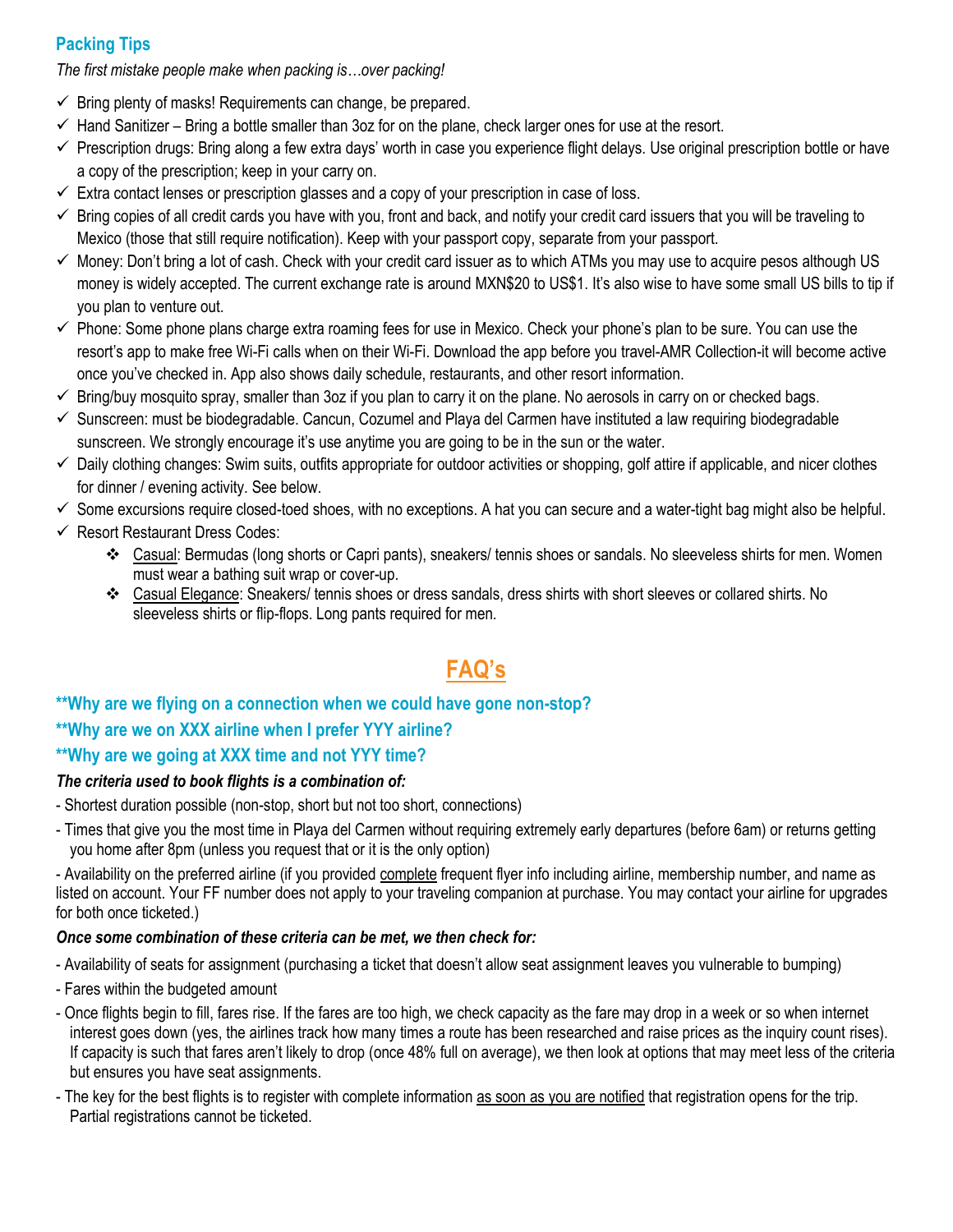### **\*\*We don't like this flight/airline/time, please change it.**

#### -The tickets are non-refundable and not re-assignable.

- You are free to make any changes to your flights directly with the airline(s) at your own cost.
- You may also elect to purchase another ticket, at your own cost.
	- In some cases, and at Pollock Orora's discretion, the value of the original ticket *may* be applied to another ticket on the same airline (some with change fees) for travel within one year from PURCHASE date. Contact the airline you were originally ticketed on to cancel/rebook. If canceling and using an alternate airline, ask the original airline for a voucher number (on Southwest it is the original six-digit record locator) and exact date of expiration. It is your responsibility to ensure you apply that voucher/credit to another flight within the time frame. If you do not cancel prior to travel day, the value of the ticket is lost. If you do not apply it within the allowable time frame, the value of the ticket is lost. You may be billed this amount.

### **IF YOU CHANGE YOUR FLIGHTS, YOU MUST ADVISE OUR PLANNERS SO THAT TRANSPORTATION CAN BE ADJUSTED.**

### **\*\*We are arriving outside our allotted time, please arrange transfers.**

If your flight happens to be when other transfers are needed for this program (September 23,24 & 28), we will add you to the transfer manifest at no charge**. If outside our scheduled service date/times, you are responsible for your own transportation arrangements and costs.** Visit<https://www.cancunairport.com/transportation.html> for transfer options.

### **\*\*Our names don't match our driver's licenses?**

### **\*\*We recently married and her name is now different, how do we change it?**

For this program, your ticket name must match your PASSPORT name EXACTLY; a driver's license is not a valid ID for international flights. If it does not, it is best to contact the airline directly as you are the official owner of that ticket, the agency no longer has authority (although they will help if you have difficulty). While minor edits/spelling corrections are allowed, name changes are not. The airline will advise if they can make the necessary change, or if they can't, what documents to carry along to ensure boarding (recent official marriage license, recent official court document showing name change, etc.). Please register for this trip in the name on your Passport, as the names listed will be used for ticketing, regardless of your official name unless a new passport can be acquired before travel (allow up to 12 weeks for renewal of passport for name change or impending expiration. For more info: https://travel.state.gov/content/travel/en/passports/how-apply/processing-times.html)

### **\*\*I want to do some activities on Wednesday before we leave, how much time do we have?**

Your departure notice will be included in your onsite packet. Generally, your departure time will be 4+ hours prior to flight time. While we tend to disregard it in the US, if you do not check in at the airline desk at the Cancun airport three hours prior to an international flight, you may be denied boarding. Their security system for screening passengers and luggage is not always efficient so they require three hours. With a 40-minute transfer plus luggage loading/unloading time, a departure time 4 hours prior is the least amount of time advised.

### **\*\*We want to extend our stay; can we do that?**

Extensions at Secrets Moxché Playa del Carmen will be very limited due to occupancy expectations. If your plan is to extend at the resort on either end of the trip, you should register early and let us know immediately with your desired dates so we can put in a request before we book tickets. If you opt to extend elsewhere, you should research all your options before asking for an extension of your flight dates. You might find limited occupancy issues everywhere. If you do find a place you wish to stay, please register early and confirm that hotel reservation to us.

### **\*\*Who do I contact if I have questions?**

- You can contact your sales pro at any time about anything and they can point you in the right direction.
- If you have questions about your registration, 1099 form, or the registration website, contact **Samantha Stuhlman** (samantha.stuhlman@pollock.com) or **Krystina Beck** (krystina.beck@pollock.com). You can also message the Pollock Marketing text line at (214) 810-5504.
- If you have questions or concerns about the trip, your travel arrangements, hotel stay, activities, or anything else trip related, contact our President's Club travel coordinator, **Kristi Mirocha** (kristi@journeysandgatherings.com or meetings@wi.rr.com), WI phone number: 262-786-6763.